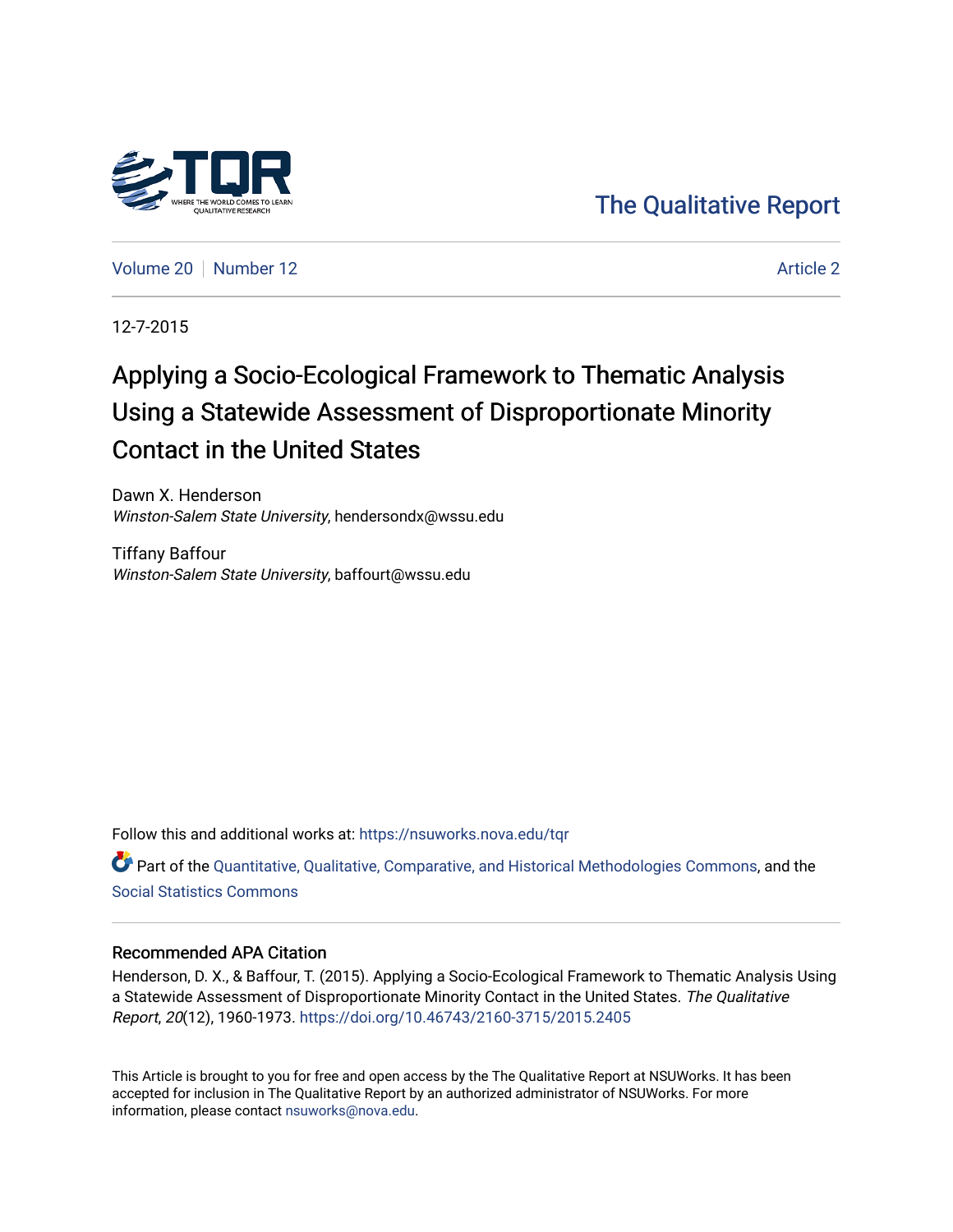# **Qualitative Research Graduate Certificate** Indulge in Culture



**LEARN MORE** 



# Applying a Socio-Ecological Framework to Thematic Analysis Using a Statewide Assessment of Disproportionate Minority Contact in the United States

# Abstract

Disproportionate minority contact (DMC) in the United States represents a critical social challenge to promoting the ideals and values of social justice. The ecological nature of DMC, a phenomenon emerging from the intersection of micro- and macro-level factors, necessitates the application of systems theories in understanding the issue and designing solutions to address it. This article illustrates the application of socio-ecological systems theory in thematic analysis, drawing associations across multiple systems between contributing factors to DMC in the juvenile justice system in North Carolina, USA. Analysis examined data from 6 focus groups comprised of 55 statewide stakeholders involved in the juvenile justice continuum. Application of socio-ecological systems theory in thematic analysis revealed structural and individual conditions associated with DMC, to include institutional racism demonstrated by biases present in stakeholders across schools and the juvenile justice system. The article presents ways in which micro to macro factors influence social challenges. Findings present an analytic strategy for constructing a practical model in qualitative research of contributing mechanisms to DMC and addressing issues of social justice in the United States.

## Keywords

Socio-Ecological Theory, Focus Groups, Qualitative Inquiry, Disproportionate Minority Contact, Social Justice, Thematic Analysis

## Creative Commons License



This work is licensed under a [Creative Commons Attribution-Noncommercial-Share Alike 4.0 License](https://creativecommons.org/licenses/by-nc-sa/4.0/).

## Acknowledgements

The authors thank the original research team of faculty and students at Winston-Salem State University. A special thank you goes to members of the project team: Drs. Pedro Hernandez and Richard Moye, Alvin Atkinson, Jamie Mendenhall, Regina Autry, and Loring Greaeux. This project would not have been successful without funding from the North Carolina Governor's Crime Commission.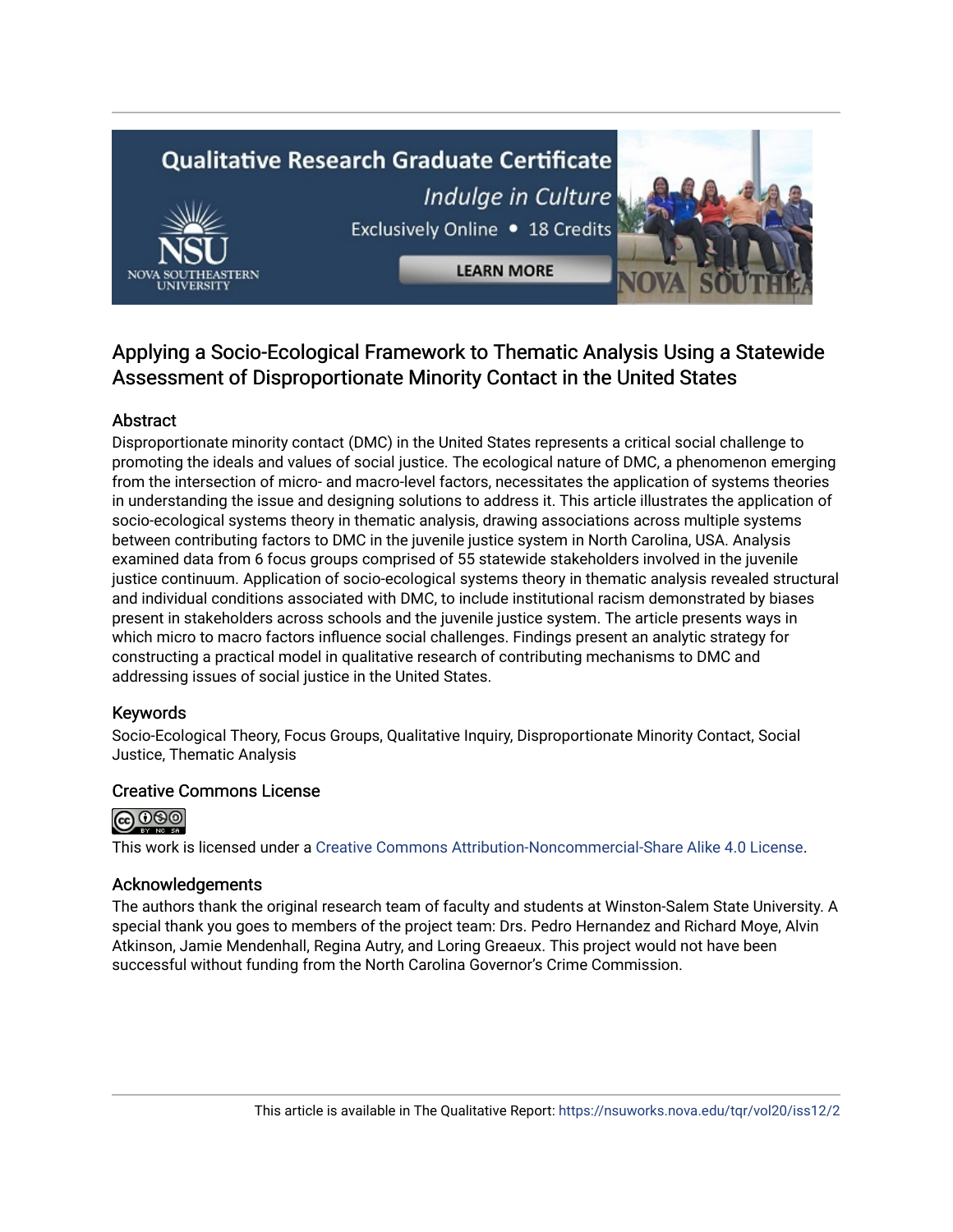

# **Applying a Socio-Ecological Framework to Thematic Analysis Using a Statewide Assessment of Disproportionate Minority Contact in the United States**

Dawn X. Henderson and Tiffany D. Baffour Winston-Salem State University, Winston-Salem, North Carolina, USA

*Disproportionate minority contact (DMC) in the United States represents a critical social challenge to promoting the ideals and values of social justice. The ecological nature of DMC, a phenomenon emerging from the intersection of micro- and macro-level factors, necessitates the application of systems theories in understanding the issue and designing solutions to address it. This article illustrates the application of socio-ecological systems theory in thematic analysis, drawing associations across multiple systems between contributing factors to DMC in the juvenile justice system in North Carolina, USA. Analysis examined data from 6 focus groups comprised of 55 statewide stakeholders involved in the juvenile justice continuum. Application of socioecological systems theory in thematic analysis revealed structural and individual conditions associated with DMC, to include institutional racism demonstrated by biases present in stakeholders across schools and the juvenile justice system. The article presents ways in which micro to macro factors influence social challenges. Findings present an analytic strategy for constructing a practical model in qualitative research of contributing mechanisms to DMC and addressing issues of social justice in the United States. Keywords: Socio-Ecological Theory, Focus Groups, Qualitative Inquiry, Disproportionate Minority Contact, Social Justice, Thematic Analysis*

In both a historical and contemporary context, ethnic minority youth have been overrepresented in the United States juvenile justice system (Piquero, 2008). Disproportionate minority contact (DMC) refers to the inequitable number of minority youth who encounter the juvenile justice continuum, to include their arrest, adjudication, and sentencing (Office of Juvenile Justice and Delinquency Prevention [OJJDP], 2012). As states grapple with redressing policies and practices to reduce DMC, this disproportion remains a significant social problem in the United States. To support DMC reduction efforts, the OJJDP provided funding to numerous states to conduct statewide assessments of DMC.

This paper demonstrates the use of socio-ecological systems theory in thematic analysis to identify mechanisms contributing to DMC in a statewide assessment project in North Carolina, USA. We apply socio-ecological systems theory to illustrate the dynamic interplay between micro- and macro-level factors contributing to DMC and discuss implications for the reduction of inequalities in the juvenile justice system. We embed this analysis in the values and principles of our disciplines and our roles as agents for social action. We articulate the intersection between social issues and theoretical and methodological considerations by providing an overview of the DMC project and socioecological systems theory. We then discuss a collaborative transdisciplinary research approach to characterize and summarize the insights of research participants centered on DMC reduction. We conclude with a description of the analytical process, strategies, and discuss implications for qualitative research framed in social justice issues.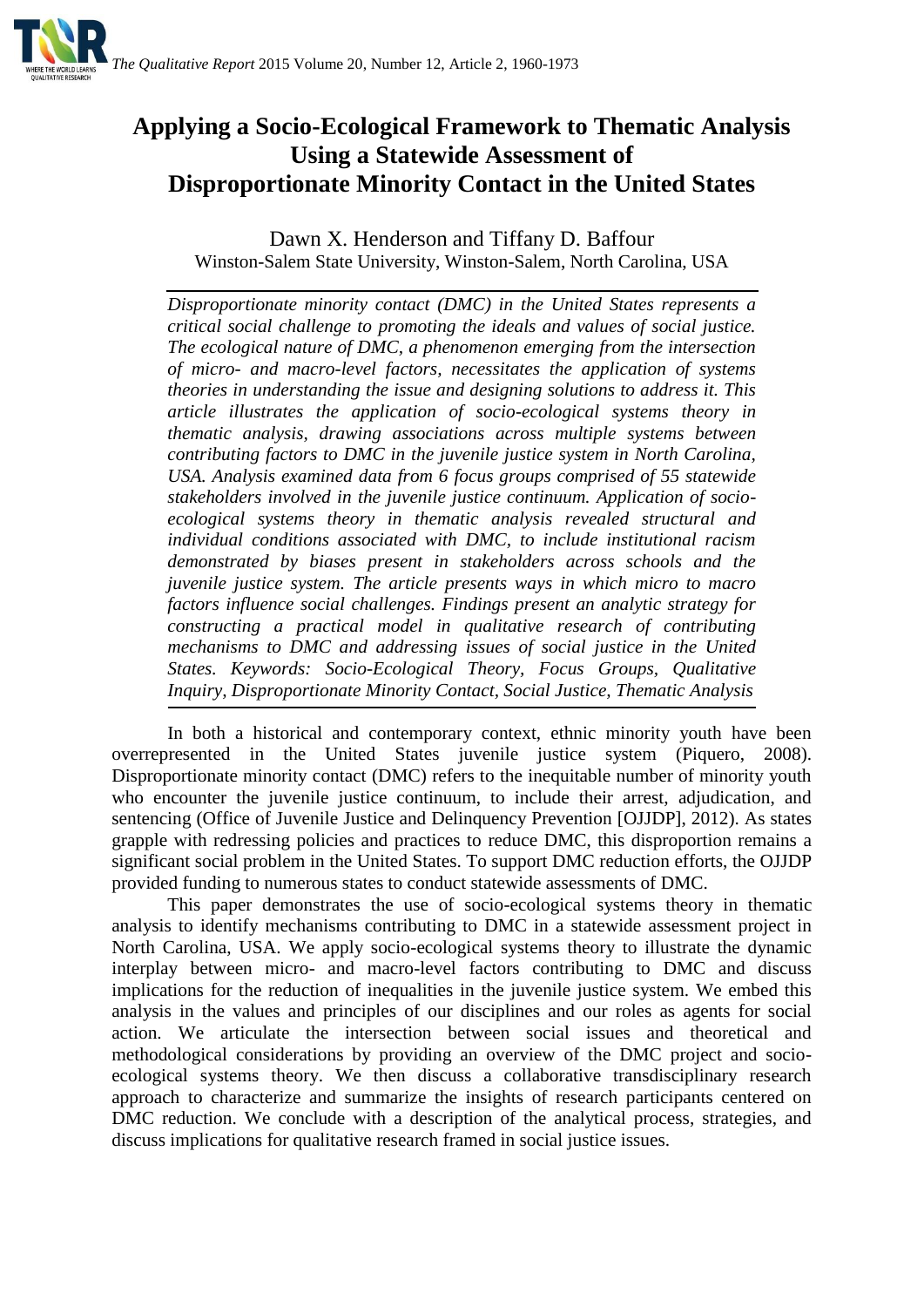#### **Overview of the DMC Research Project**

DMC occurs when the presence of ethnic minority (e.g., African American, Hispanic, Native American) youth in the juvenile justice continuum is higher than that of White youth. DMC is determined across multiple decision points in the juvenile justice continuum, to include arrests, court referrals, diversion, and detention (OJJDP, 2012). The U.S. federal government, through the OJJDP, has targeted disparities using policy initiatives spanning more than 40 years. The reauthorization of the Juvenile Justice and Delinquency Prevention Act (JJDP Act) in 2002 allotted federal support for research, training, evidence-based programs, and information dissemination regarding DMC. In response, North Carolina supported several committees in various regions in the state to focus on DMC reduction efforts. As part of an ongoing effort to meet OJJDP (federal) requirements, the North Carolina Governor's Crime Commission provided funding for an outside agency to lead a statewide assessment of factors contributing to DMC and recommendations for DMC reduction. A multidisciplinary research team from the Center for Community Safety in North Carolina was awarded the project to investigate the prevalence of ethnic disparities across the juvenile continuum and mechanisms contributing to DMC, using a multiple-methods research design. As part of the larger research project, qualitative and quantitative data were gathered from various locations across North Carolina. The multiple-methods design investigated two research questions: (a) *What are the mechanisms contributing to DMC?* and (b) *At which decision point is DMC most significant?* 

DMC continues to be a widely studied social problem, utilizing an abundance of theoretical models and both quantitative and qualitative methodologies. The initial disparities leading to DMC begin at the moment youth have contact with the juvenile justice system. Previous research demonstrates that disproportionate minority representation is not limited to secure detention and confinement (Short & Sharpe, 2005). Rather, disproportionality is evident at nearly all contact points on the juvenile justice system continuum (approved, diversion, closed cases, adjudication, dismissed cases, disposition, and probation).

We entered the project under the assumption that DMC reflects decision-making processes and behavior of individuals across various points in the juvenile justice continuum. In this article, we focus on the qualitative methodology used in the research design and analysis investigating the research question *What are the mechanisms contributing to DMC*? Previous DMC reduction efforts across the United States reflect institutional efforts from various agencies and institutions, including social services, law enforcement, and public school system. The need to include various stakeholders predicates DMC reduction efforts within regional and statewide juvenile justice reform. As a result, this project selected stakeholders who were intricately tied into juvenile justice reform and youth services. The participants in this project were critical based on their knowledge of DMC and their perspectives on contributing mechanisms.

#### **Role of the Researchers**

We entered the statewide assessment of DMC in North Carolina at two distinct phases: conceptualization of the research project and the data analysis phase. We were trained in fields using socio-ecological systems theory, which value social justice and the lived experiences and diversity of individuals. We aimed to illuminate the ethnic disparities in the North Carolina juvenile justice system and present a framework to address DMC reduction. Our emphases on social justice integrate novel approaches in theory application in order to understand the persistent social problems affecting society and identify mechanisms to reduce inequalities. We use socio-ecological systems theory to outline determinants of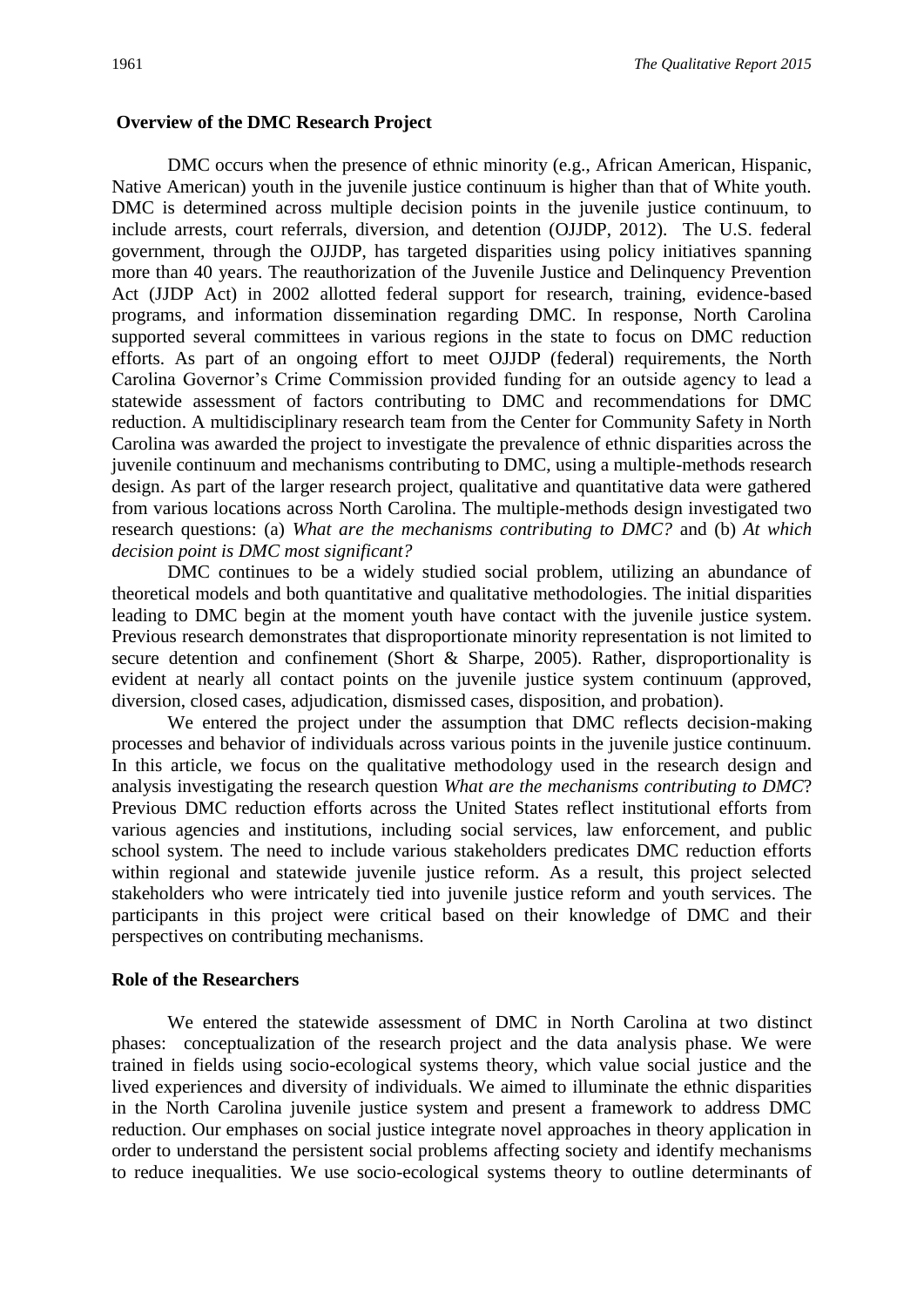social problems and ways to leverage social change in improving access to resources and thriving among marginalized and disadvantaged individuals and communities. The inclusion of qualitative methods in our research necessitates the value of individuals sharing their knowledge and lived experience in designing interventions and engaging in social action. We brought this background in our roles on the statewide assessment of DMC in North Carolina, one as the Principal Investigator and the other as Research Associate.

As Principal Investigator, I entered the project at the research design phase with prior social work practice and research experience in juvenile justice systems, having previously conducted research on restorative justice approaches to reduce recidivism rates and having creating integrated models for youth competency development (see Baffour, 2006, 2009). I have also conducted research on health equity and social and racial justice issues, using a community-based research approach. The community-based approach was influential in identifying stakeholders for the focus groups and designing questions that required participants to reflect critically on practices in the North Carolina juvenile justice system.

As the Research Associate, I entered the project at the data analysis phase with prior training in mixed-methods design and knowledge of disparities in school suspension practices in the United States. The integration of multiple methods in my past research was extremely useful in understanding the dynamic structural nature of disparities in out-of-school suspension. As a community psychologist, I examine behavior from a socio-ecological systems framework and traditionally employ participatory methods, including interviews and focus groups. A major principle of community psychology is social justice and the value of using research as a critical analysis of social systems that perpetuate inequality and inequity in the United States and global community. I served as the lead analyst in the qualitative analysis phase of the project, choosing thematic analysis as a data mining method to identify structures and conceptual links across participants' perceptions and experiences (Braun & Clarke, 2006). I anticipated generating themes that would outline a visual network of mechanisms that contribute to DMC (Fereday & Muir-Cochrane, 2008; Northcutt & McCoy, 2004).

#### **Using Socio-Ecological Systems Theory as a Framework**

The adaptation and application of socio-ecological systems theory stems back to early work by Kelly (1966) and Bronfenbrenner's ecology of human development (1994). Socioecological systems theory demonstrates the nested and interdependent nature of human development and interactions at the personal, relational, and collective levels. The emphasis on interdependent relationships and the bidirectional action across multiple systems in the socio-ecological systems framework values the use of various methodologies in understanding complexity. Therefore, individual knowledge and behavior emerges from social interactions across varying systems (Denzin & Lincoln, 2003; Sciarra, 1999; Smith & Osborn, 2007). Social interactions under the guise of culture and language become important in how individuals ascribe meaning (Crotty, 1998; Esterberg, 2002; Flick, 2006; Guba & Lincoln, 1994). Individuals as stakeholders are critical in conceptualizing and addressing social problems and attain a collective consensus when their varied experiences become central in framing the research problem and designing solutions to address it. Using qualitative inquiry then becomes critical in contextualizing the lived experience and valuing the role of stakeholders as collaborative agents for systems change.

At the personal level, individuals construct meaning and develop behaviors in relation to others and to larger collective ideals, shared symbols, and beliefs. Simultaneously, individuals influence their social ecology by controlling the cycling of resources and constructing norms, beliefs, and culture across multiple systems. A model of socio-ecological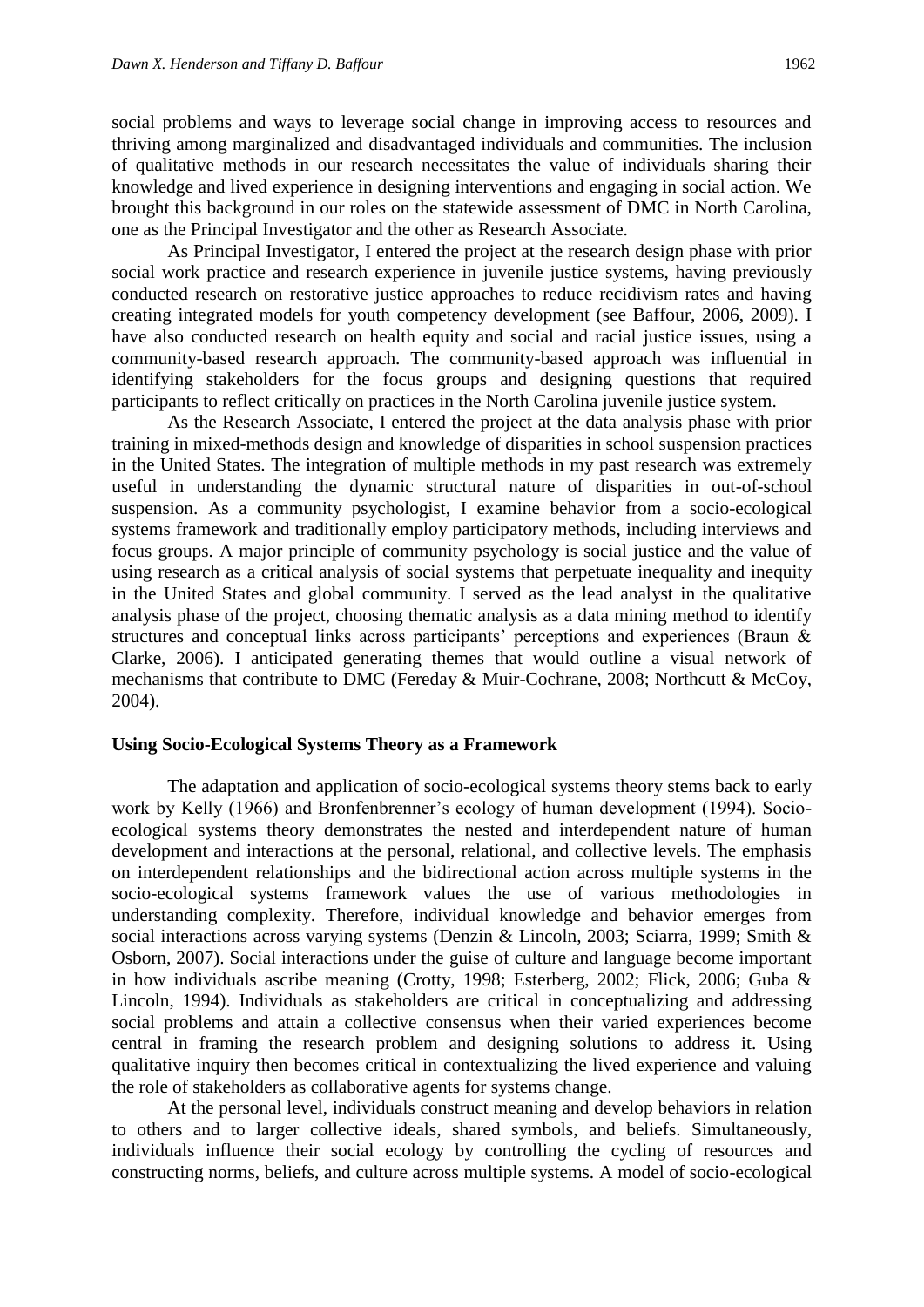systems reflects an adaptation of Bronfenbrenner (1994), outlining the embedded nature of individuals within this dynamic social ecology (Figure 1). The systems model not only reflects the ways in which participants construct knowledge but also how these systems influence the knowledge of the researchers. Similarly, the researchers' knowledge and belief systems reflect interactions between formal and informal structures and largely intangible cultural norms and values (Smith & Osborn, 2007). The moment a researcher opens an interview with "How do you?" the researcher begins to elicit his or her own and the participants' mental categories and representations formed from interactions and relationships within and between social systems. The knowledge system of the researcher then becomes a filter in sifting through participants' knowledge and affects the conceptualization of codes and theme development.



*Figure 1***.** Socio-ecological model adopted from Bronfenbrenner's ecological model of human development. Source: "Ecological Models of Human Development," by U. Bronfenbrenner, 1994, in *International Encyclopedia of Education* (pp. 37-42), Oxford, UK: Elsevier.

The exchange between personal and relational factors contributes to a larger collective: the outermost level, macro system. The macro system, comprised of collective ideals, reflects symbols, language, and resources that move from the macro system to the micro system. Individuals within these social systems, across institutions (e.g., schools and juvenile justice system), often function in relation to the collective or macro level by perpetuating larger cultural values and social norms (Bronfenbrenner, 2000). Framing problems within a socio-ecological systems framework uncovers their complexity and reveals these underlying socio-cultural factors and points of asymmetrical power. Asymmetrical power critically examines the way in which resources cycle throughout systems, who benefits from these resources, and how resources or lack thereof affects groups. Furthermore, asymmetrical power uncovers where to target social action within and between systems. One example is research demonstrating the adverse effects of zero tolerance policies on African American and Hispanic youth (Krezmien, Leone, & Achilles, 2006; Skiba et al., 2011). Through punitive discipline policies, African American and Hispanic youth experience exclusion from school resources through out-of-school suspension for subjective, low-level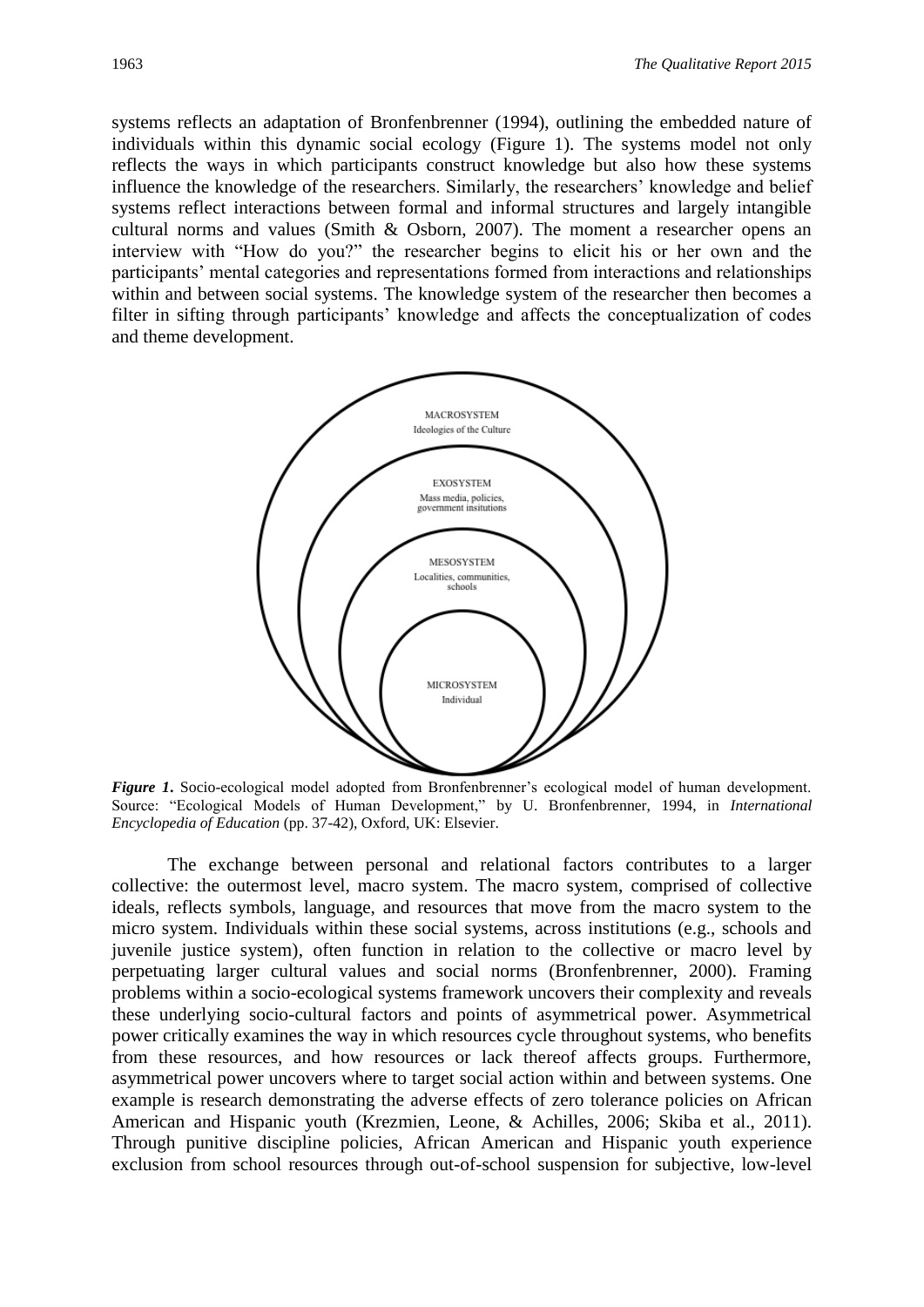school violations more often than White youth. Correlates potentially exist between punitive discipline policies in schools and the overrepresentation of ethnic minority youth in the juvenile justice system (Nicholson-Crotty, Birchmeire, & Valentine, 2009). In response, interventions may not only target these punitive discipline policies but also address the partnership between the school and the juvenile justice system.

Applying socio-ecological systems theory as a practical strategy in framing social issues necessitates the use of qualitative inquiry, which can potentially illustrate how macrolevel systems influence both meso- and micro-level behavior and attitudes. The infusion of socio-ecological systems theory within the research frame then informs design and analysis. As a result, the framework guides the methodology in projects addressing social justice issues, from the selection of participants to the analytical strategy chosen to generate findings.

#### **Method**

This project was approved in its entirety through the university's Institutional Review Board to adhere to the ethical standards outlined by the National Commission for the Protection of Human Subjects. Data described in this article were collected from a multimethods statewide assessment of DMC in North Carolina, USA. Qualitative inquiry was designed to engage multiple stakeholders in describing their perceptions of DMC, its implications, and recommendations for DMC reduction.

#### **Sample and Community Characteristics**

The qualitative phase of the project was designed to identify factors that contribute to DMC from the perspective of several groups of key stakeholders. The recruitment of stakeholders occurred across six counties in the state, with representation from four counties with the highest rates of DMC. The research team worked with the North Carolina Department of Public Safety and the Governor's Crime Commission to identify participants with extensive knowledge of local juvenile justice issues. Participants received formal invitations from the research team or their respective entity (e.g., Department of Juvenile Justice) nominated them for participation in focus groups. Four counties, located in four subregions of the state, served as convening sites for focus groups. The recruitment process identified judges, school resource officers, social workers, mental health service providers, court counselors, and members of local DMC committees to participate in focus groups. The convenience sample comprised of 55 participants included school officials, law enforcement, judges, court counselors, clergy, social workers, and mental health service providers. The selection process was integral in framing DMC from varying perspectives of decision makers and agents in the juvenile justice continuum. No monetary incentives were provided; participants were provided a meal or light snack during the focus group sessions. During study recruitment, participants were also offered mileage reimbursement; however, no research participants took advantage of this offer.

#### **Procedure**

The research team conducted data collection over a 4-month period. Critical to successful focus groups is high-quality moderation (Morgan, 1998). The quality of data relates directly to the attentiveness, passion for the subject matter, training, and preparation of the participants. Each focus group facilitator attended a 2-hour training session conducted by the principal investigator in which the research team discussed research ethics, the role of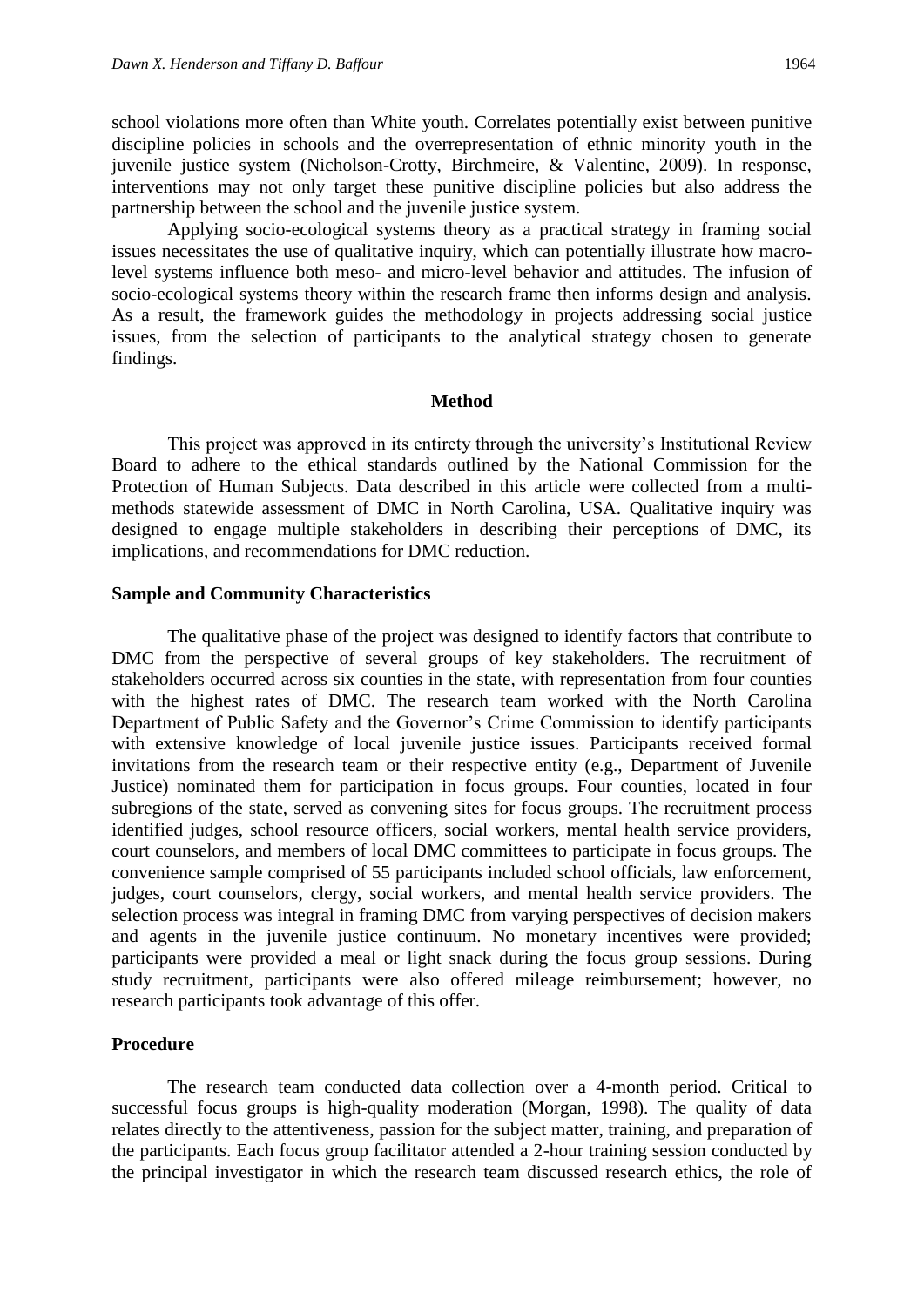focus groups, qualities of an effective facilitator, review of the focus group questions, the role of the de-brief, note taking, and testing the equipment. The training allowed each team member to participate in a "mock" focus group and to provide feedback regarding logistics or to anticipate issues or concerns. Two co-facilitators led each focus group. One facilitator primarily asked questions while the second facilitator's primary responsibility was note taking and coordinating logistics (ensuring the quality of the recording and determining that all paperwork, including a signed consent from each focus group participant, was complete). Co-facilitators participated in a debriefing exercise directly following each focus group session. Members had the opportunity to review data prior to transcription and data analysis.

#### **Data Analysis**

Thematic analysis was designed to identify the structural nature of qualitative data and complex relationships across participants' experiences. A distinctive act in thematic analysis is organizing texts and codes to reflect structural conditions and socio-cultural contexts (Braun & Clarke, 2006; Guest, MacQueen, & Namey, 2012). Thematic analysis allows researchers to develop visual networks and conceptual links through careful deliberation of data at multiple levels (Fereday & Muir-Cochrane, 2008; Northcutt & McCoy, 2004). Through constant data mining, the researcher begins to cluster codes into meta-codes and identifies themes. Accordingly, researchers organize data from the semantic level using basic codes to the latent level, theme development. At the latent level, themes reflect underlying assumptions, interdependent concepts, and, in some cases, cultural and ideological norms that inform participant responses. Thematic analysis in this study addressed the nature of the first research question to understand factors that contribute to DMC. The analysis was approached from a framework aimed to explicate contributing factors and their interdependent nature based on the perspectives of key stakeholders.

In order to reduce transcription bias, the transcription of focus group sessions took place through an external consultant group. Then, two research assistants separately reviewed each transcript and digital recording for accuracy. The organization of the qualitative analysis team included two other professionals from the social work field. The three-member team independently reviewed three transcripts to develop an initial set of codes and then held four sessions to discuss generated codes and theme construction (Attride-Stirling, 2001; Braun & Clarke, 2006; Fereday & Muir-Cochrane, 2008). Initial codes became emergent categories identified in the transcripts. A spreadsheet listed all codes, divided by each coder and transcript. This process allowed the team to review each focus group transcript and assess similarities and differences. Each member provided a definition of his or her code and discussed relationships between codes and text in focus groups. The meetings became an important space to discuss coded transcripts and identify points of divergence and convergence (Flick, 2006; Gibbs, 2007). Codes were then reorganized to represent areas in which they were in agreement (100% coder agreement), partial agreement (67% coder agreement), and no agreement. The creation of an "other" category served as a place for codes that did not have at least two-coder agreement.

The team members then reviewed the remaining three focus group transcripts and identified whether they agreed with the generated codes. Any new codes developed from this phase of the study required the team to follow the previously described procedure. The team met again to discuss the code list and resolve points of disagreement. After this process, each coder reviewed his or her codes again and began to organize them into broader categories. The team continued to discuss each code and the commonalities, and settled on a final code scheme. We aimed to group codes into larger categories that were evident across all six focus groups. The team began to review the data, drawing and mapping out relationships across the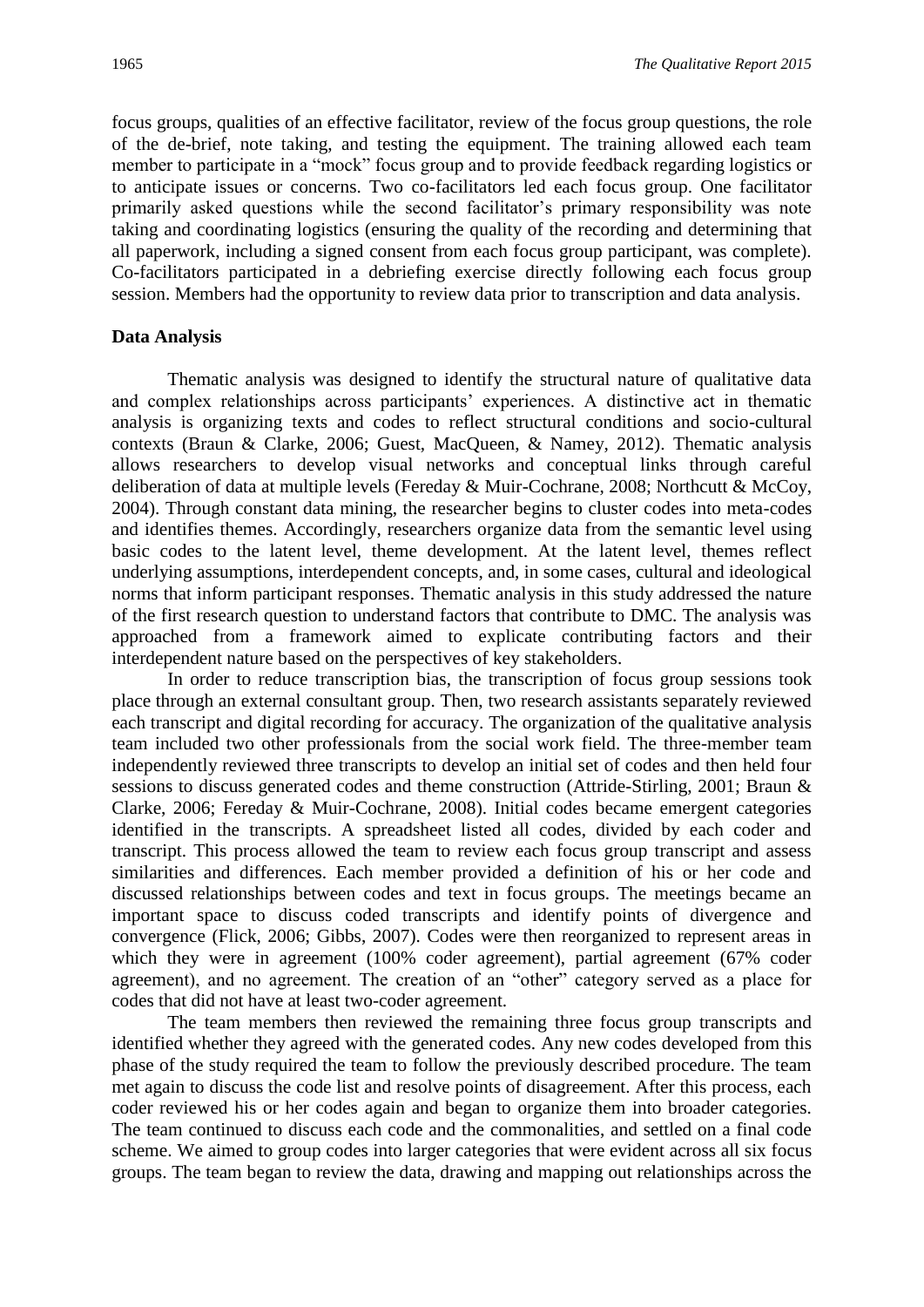focus groups and codes. Questions such as, "Where is this attitude or belief coming from? Where is this voice coming from?" guided the organizing structure for contributing mechanisms to DMC. For example, we identified whether the text segment was from a police officer or judge through this coding process. We match these voices to specific social systems using the socio-ecological framework. The framework allowed the team to begin to cluster codes to reflect micro- to macro-system themes.

#### **Theme Validity**

To address validity, we employed several procedural processes and verification strategies (Onwuegbuzie & Leech, 2007). A major point in the analysis included the sampling frame of statewide stakeholders who were considered "experts" and persons who had direct contact with youth across the juvenile justice continuum. The selection of these stakeholders was important in gaining the perspectives of key decision makers in youth referrals to juvenile justice facilities, and their arrests, support services, and sentencing. We held several meetings to discuss discrepancies in coding as we moved from open to selective coding (Denzin & Lincoln, 2003; Flick, 2006). The team meticulously reviewed each transcript to identify similarities and divergences across focus groups.

A spreadsheet listed each code, and then a column was developed for each focus group with three coders under each focus group. Under each code, "1" indicated that the coder agreed that the code was in the transcripts and "0" indicated a point of disagreement. We developed two levels of percentage of agreement: a within-code agreement across focus groups (50% of codes were common across all focus groups) and an inter-code agreement across all codes. This process allowed the team to see the prevalence of certain codes within focus groups and uniquely identify codes, as well as calculate a percentage of agreement among team members (percentage of agreement  $= 83\%$ ). Codes with less than two coder agreements led to a discussion about whether these codes were similar to previous codes. Upon completion of this step, we achieved 93% agreement across coders.

We then organized codes into clusters by asking questions of the data; for example, how does the code *racial profiling* reflect individual perceptions or larger structural issues? The code clusters were discussed by team members and each member was challenged to "make sense" of the codes and organize them into themes. After developing themes, a summary of each theme was compiled and the compiled list of themes was sent to participants via an online survey tool. All 55 participants had the opportunity to review generated themes and definitions, indicate whether they agreed or disagreed with the themes, and, if they disagreed, to provide a brief rationale. In addition, participants could add missing information or feedback through an open-ended section of the survey. The online tool reengaged participants in evaluating the accuracy of the findings and observing commonalities across regions (Esterberg, 2003; Merrick, 1999). The socio-ecological framework guided a final literature review to identify studies to support each subtheme. In creating the results section of the report to the Governor's Crime Commission, we anchored each subtheme in cited research from a variety of disciplines.

#### **Results**

We focus our results on a main theme in the analysis, *ecology of risks,* because it became critical in organizing subthemes and the interdependent nature of DMC in North Carolina. This was an organizing category, reflecting micro-system factors such as parenting and youth mental health, as well as macro-system factors such as racism. For example, we identified racism as a structural or institutional issue that also reflected biased attitudes and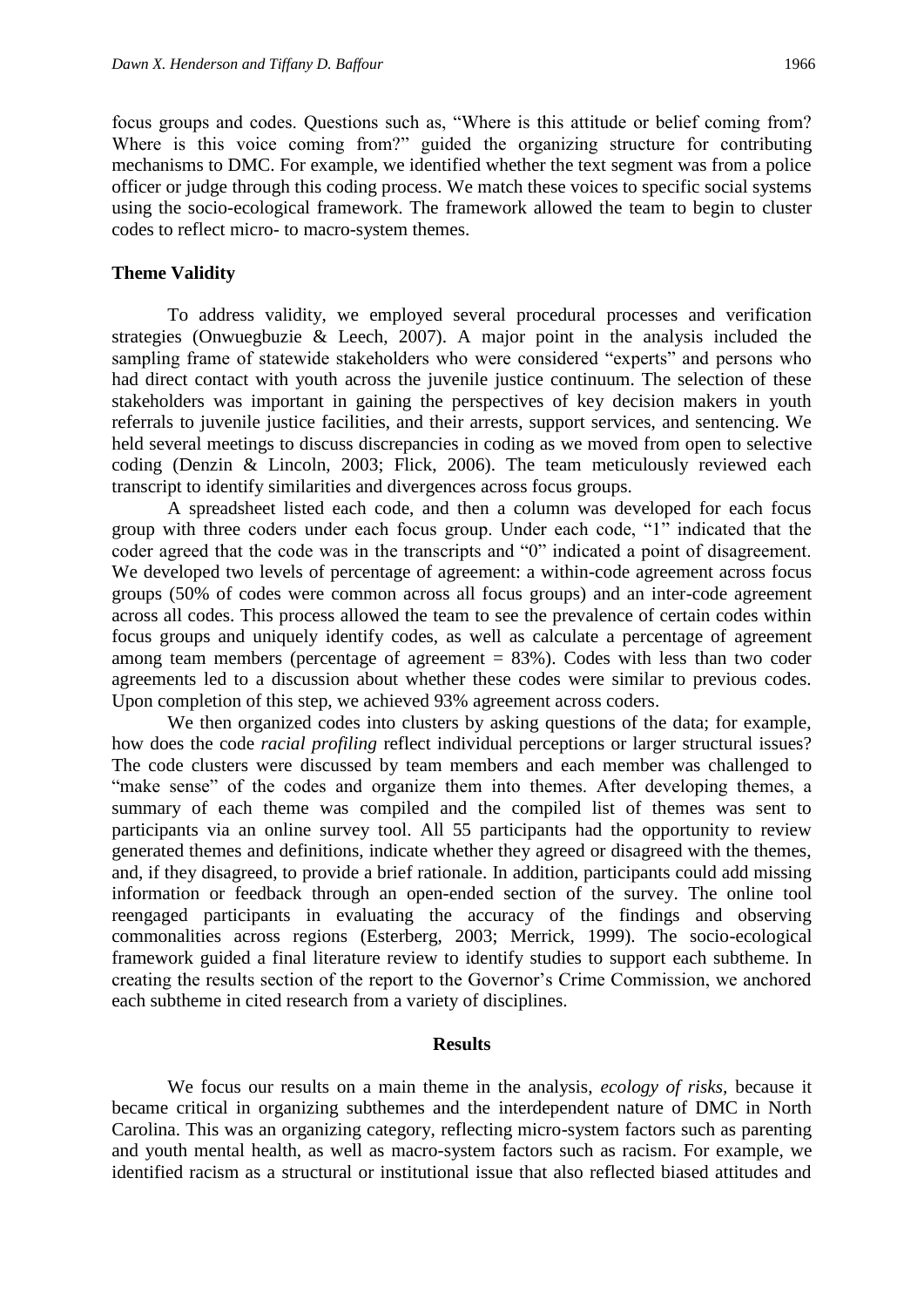behaviors of individuals across multiple systems. Institutional racism also manifested in the ways in which participants described the media's representation of African American and Hispanic communities. Participants discussed the media not only criminalizes ethnic groups but also applies these same descriptions when covering their families and neighborhoods. In this example, a participant mentioned racism (as an ideology) as a factor that contributes to DMC.

How do you explain that if it's not racism? So, we have a whole lot of things that need to be addressed if we're going to get to the DMC issue. We're just not going to get to it by . . . I mean, we can raise all these issues, we can talk about the support group, we can talk about what we need to do; but as a county, we need to 'fess up to the fact that we hate each other because of the color of their skin or because of how their eyes are shaped or whatever.

Racism included not only codes discussing institutional practices but also implicit beliefs held by some of the participants when they described minority youth. The team identified "coded language" or implicit beliefs that participants had regarding minority communities and populations. A participant from one focus group and a member of law enforcement appeared to demonstrate these beliefs in some of their dialogue about minority youth:

I don't think that we are, at least at my school, that we're targeting minorities; it's just that those are the ones that are making, causing the crimes there at the school. Whenever something happens, unfortunately, it is a minority that has done something illegal or has crossed the line.

The socio-ecological framework was useful in drawing connections between the school system and criminal justice system and associated biases. Attitudes and beliefs of individuals manifested in discretionary practices used by district attorneys, school principals, and teachers. One school resource officer talked about principals at schools. Several participants suggested that DMC begins with school referrals and discretionary practices by school administrators and teachers. For example, participants mentioned that teachers initiate discipline decisions with school administrators. In turn, school administrators decide whether students receive referrals to the school resource officers. In one focus group, participants discussed this played out in conversations with school administrators.

A lot of principals know who the good kids are and who the bad kids are and who's going to stay and who to get rid of. Honestly, to say it, you have a lot of administrators at the beginning of the year say, "Hey, that kid's not going to be here long because he's going to cause problems." They automatically tell you at the beginning and they'll sit down probably in meetings with others, "We're going to get rid of this one. We're going to get rid of that one. We're going to make sure these are gone."

Discretionary practices were evident in the way people treated minority and nonminority youth. The focus groups noted that African American and Hispanic youth receive harsher punishment and sentencing. Stakeholders discussed not only school administrator and teacher practices but also formal policies in schools. For instance, all six focus groups discussed zero tolerance policies adopted by school districts and their role in increasing the number of minority youth referred to the juvenile justice system.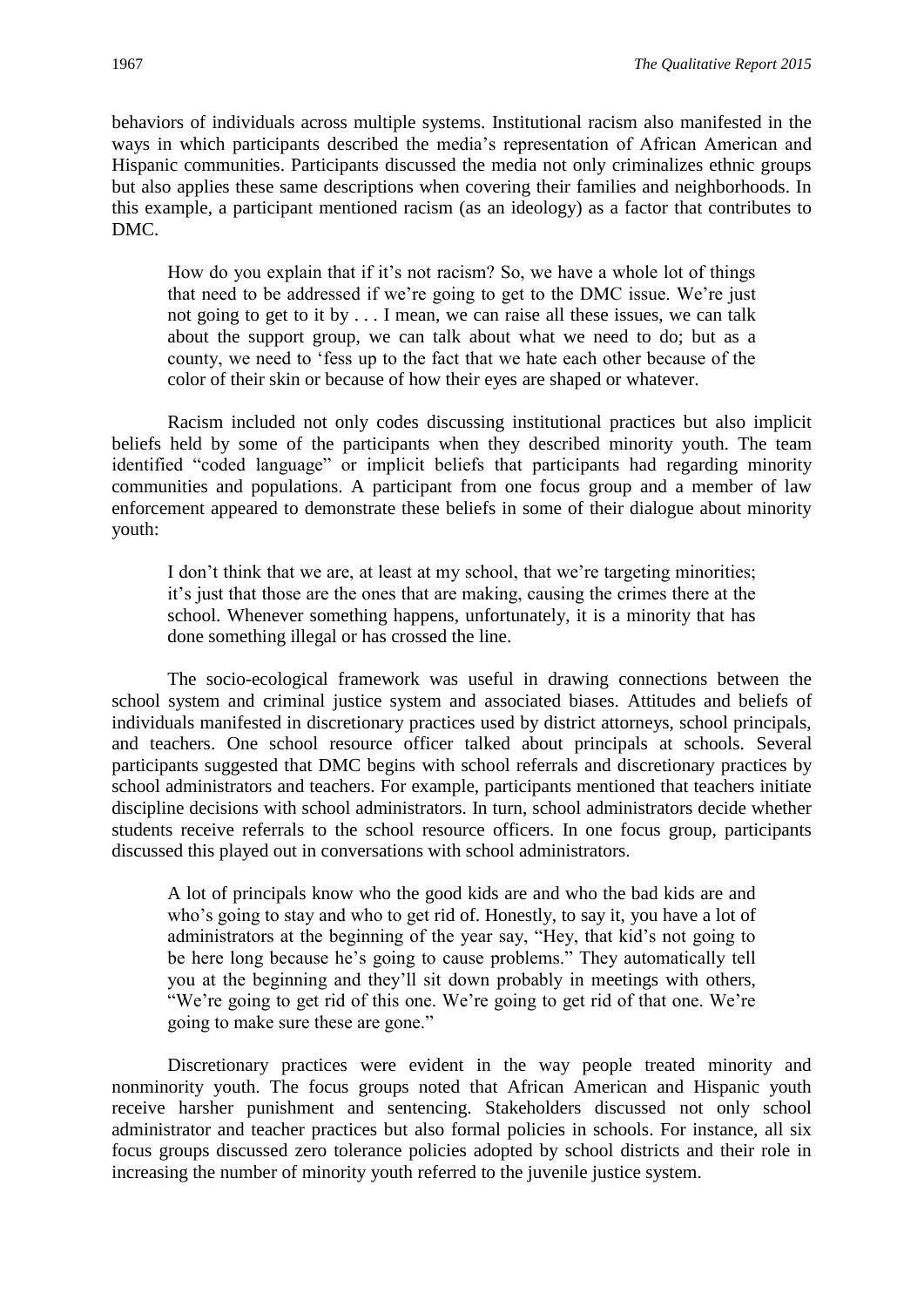The schools have created policies and procedures that automatically send kids to court for certain offenses. This "zero tolerance" policy that we have—a fight that might break out that maybe you and I might've been involved in [unintelligible], now they just send them right on downtown. So, those kind[s] of policies don't help with us addressing this issue of disproportionate minority contact.

The team then structured contributing factors within the school system related to school administrators and teacher attitudes, practices, and the zero tolerance policy. The interdependent nature of systems helped to identify more immediate factors contributing to DMC, such as youth living in single-parent homes and low levels of parental involvement. Across all focus groups, participants mentioned that many incarcerated youth have mental health challenges. Although mental health often reflects the microsystem at the individual level, several participants discussed structural challenges associated with youth who have mental illness, such as access to facilities and stigma focused on persons with mental illnesses. One comment from a focus group noted the link between mental health and DMC.

I definitely think there is a link between . . . addictive disorders, mental health issues, and court involvement with youth. . . If they don't acknowledge that and don't seek treatment . . . then, certainly, that's going to lead to involvement with the court system or can lead to involvement with the court system or jail because they don't have any place else to house them.

Using the socio-ecological framework, we developed a model (Figure 2) to visualize the relationship between the larger theme and the subthemes. The visual model became an important tool in illustrating contributing factors to DMC back to statewide stakeholders. Through webinars, we engaged stakeholders in the analysis of data and obtained their feedback and recommendations to address DMC across the state.



*Figure 2*. An ecology of risks contributing to disproportionate minority contact.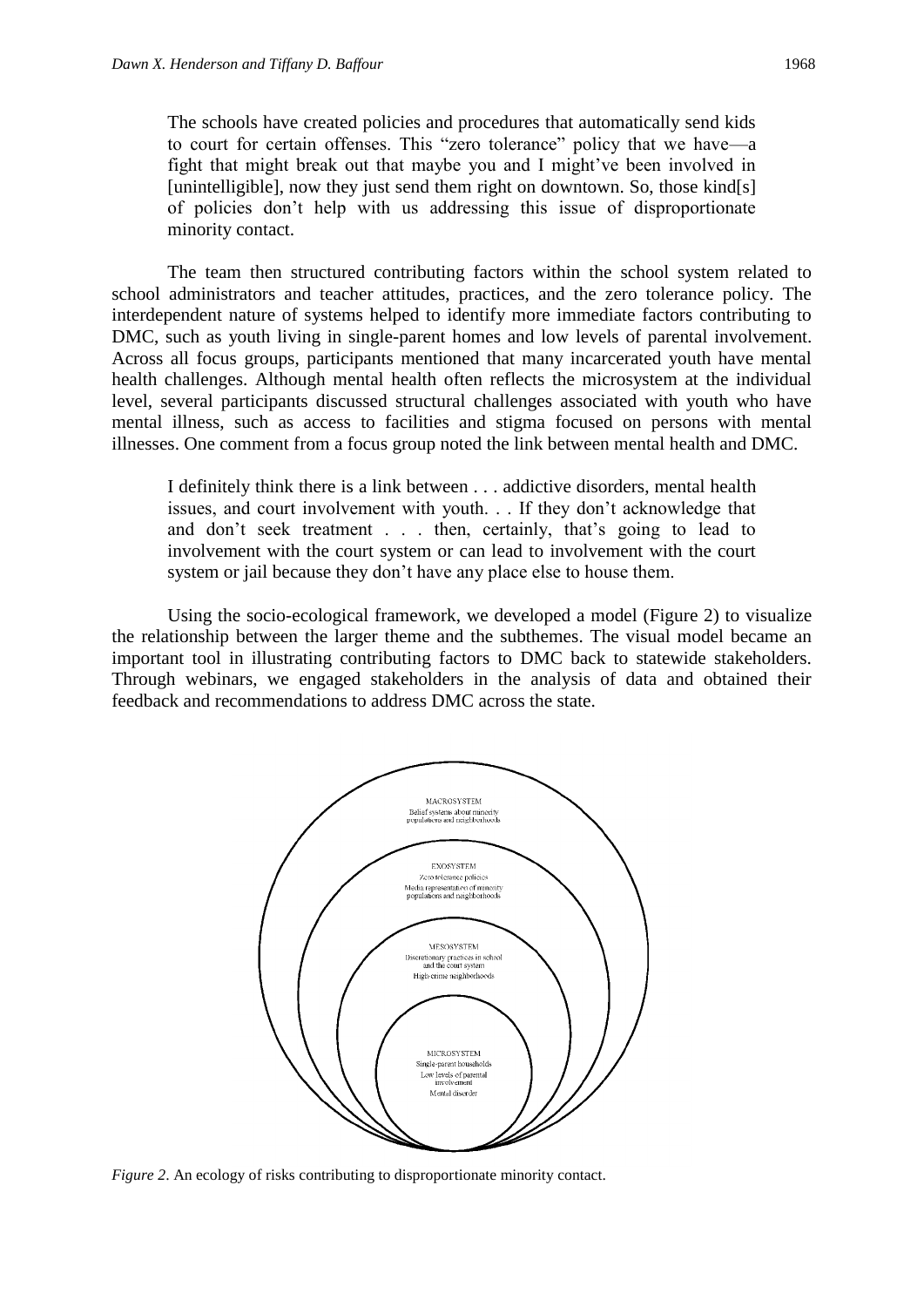#### **Discussion**

The purpose of this paper was to provide an analytical strategy, integrating socioecological systems theory in thematic analysis in a statewide assessment of DMC in North Carolina, USA. The use of qualitative inquiry became a critical method in addressing the nature of the project's objectives and research question, What are the contributing mechanisms to DMC? Socio-ecological systems theory as a framework informed the research design, selection of key stakeholders, and data analysis. We aimed to provide a practical approach of using theory as an analytical framework by demonstrating the complex nature of DMC and larger challenges in reduction efforts. For example, the identification of institutional racism continues to play out in disparate policies across social institutions and their impact on African American and Hispanic communities. As demonstrated in these results, these social institutions are comprised of many stakeholders who may also have implicit beliefs regarding minority populations. The frustration inherent in battling institutional racism was evident in some focus groups, but participants challenged themselves beyond understanding DMC to work collaboratively to address it. On participant commented, "The challenge is what to do about it without blaming each other but working together so that we understand it and put initiatives in place to address what needs to be addressed."

Framing the analysis within a socio-ecological framework also demonstrated the ways in which multiple systems influence the funneling of African American and Hispanic youth into the juvenile justice system. Clearly, as the number of risks increase for youth, their chances of becoming involved in the juvenile justice system increase. For example, youth who struggle with mental health, grow up in single-parent households in violent neighborhoods, and experience suspensions will experience involvement in the juvenile justice system. Confounded with the presence of institutional racism, the structural nature of the education and criminal justice system continues to influence the presence of ethnic minority youth in the juvenile justice system.

A body of research has used socio-ecological systems to understand DMC in the United States (Graves, Frabutt, & Shelton, 2007; Miller, Cahn, & Orellana, 2012), but very few have discussed its implications as a framework on research design, analysis, and social action. Purposely selecting participants from systems affecting the juvenile justice continuum and reengaging them in data validity and dissemination potentially fostered a sense of ownership. According to Prilleltensky and Nelson (2005), the spirit of the socio-ecological framework encourages "working with people rather than on people" (p.77). The interaction of multiple stakeholders in the focus groups presented a range of experiences, as well as momentum for generating solutions and sharing models of best practices. Participants began to engage in discussion on improving collaboration across agencies and institutions. As one group of participants expressed,

[There is a need to develop] treatment team meetings [where] there can be a focus on what is in the best interest of the child . . . we need to do more to support the work of the justice system in that area. Our courtrooms, our judges are often overburdened. Our social workers are overburdened. There needs to be recognition that these are partners and the community needs to understand that we need—no one agency, schools or welfare system or the court system—can solve all of the problems. But there's that real need for collaboration, a partnership.

The application of socio-ecological systems theory formalized connections across micro and macro systems and fostered opportunities, through focus groups, for various stakeholders to engage in discussion of the challenges and issues regarding DMC and DMC reduction efforts.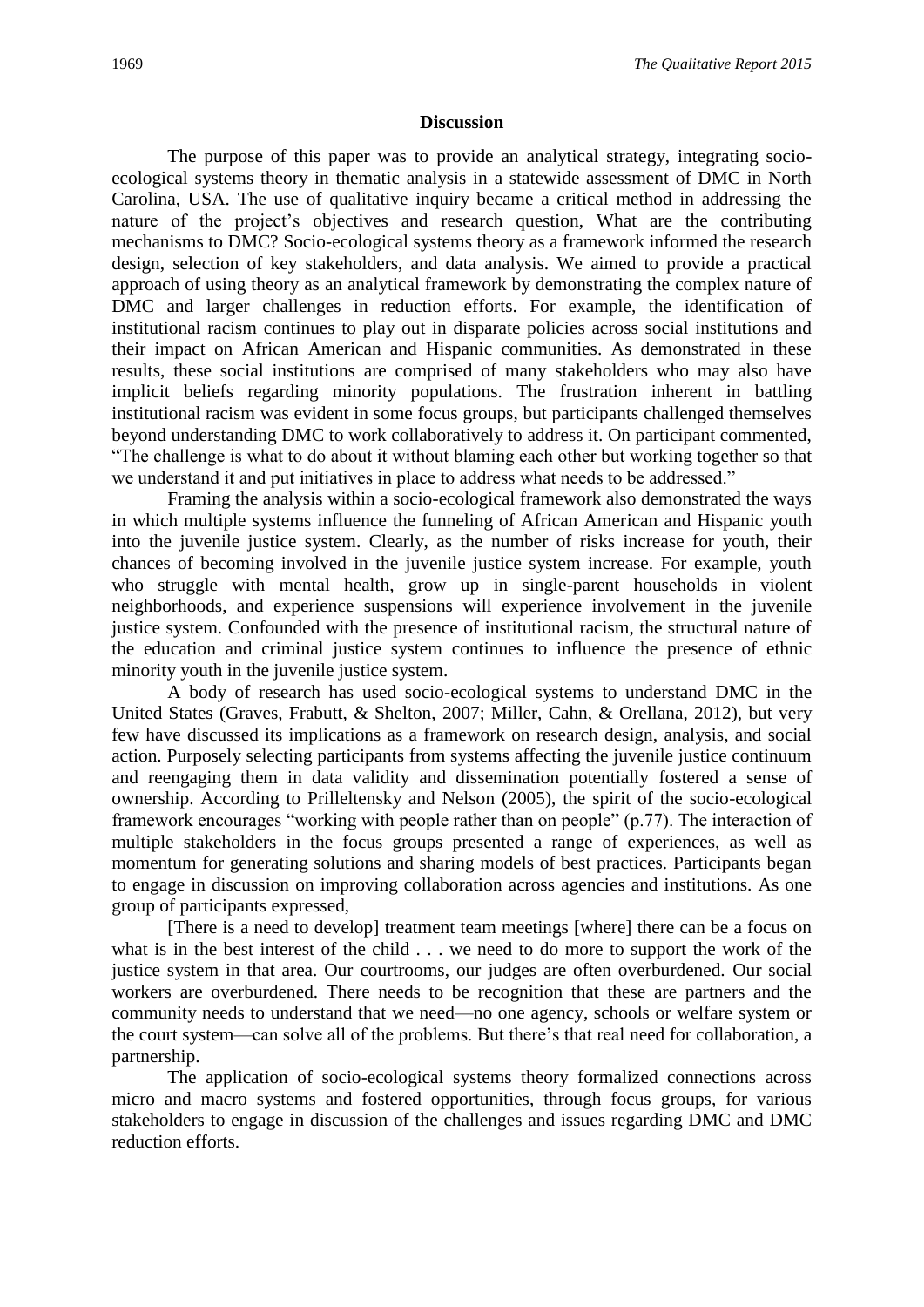#### **Limitations**

We acknowledge several limitations associated with the qualitative phase of this project. First, there is a degree of selection bias among focus groups. All participants who were solicited to participate  $(n = 81)$  did not necessarily participate, and responses were reflective only of those who volunteered  $(N = 55)$ . Although the research team made efforts to identify a substantive diverse group of stakeholders across regions and counties, group members varied. For example, one focus group in one county was comprised only of School Resource Officers (SROs), while another focus group in another county was comprised of judges, mental health clinicians, SROs, and representatives from other community agencies. It is also important to note a missing voice in the analysis: youth and their parents. Therefore, the extent to which the findings reflect the accurate experience of youth and their parents was relatively unknown. Extending analysis to include youth and parents might contextualize contributing factors to DMC and dynamic interactions among youth, families, and school and juvenile settings. As a result, these findings cannot be generalized across subgroups in the juvenile justice system or larger community.

This analysis does not delineate different perspectives across subgroups (e.g., SROs versus judges) regarding DMC or across different regions of North Carolina. Furthermore, while the themes that emerged from the focus group data appear to corroborate research on risk factors that lead to DMC (Freiburger & Jordan, 2011; Nicholson-Crotty et al., 2009; Rodriguez, 2010), the anecdotal nature of DMC reduction efforts among the groups requires further examination and evidence of best practices regarding DMC prevention. Participants discussed their roles in addressing DMC, such as mentoring, working toward policies to increase the age threshold for adult charges, and improving community-police partnerships. Many of these efforts were focused on individual systems rather than on building the capacity of interdependent systems.

Applying a socio-ecological framework in data analysis requires triangulation and time to build in points of verification and self-correcting mechanisms. To address issues of intercoder agreement, we used a three-member team who met during each phase of coding and theme development. Integrating the participants into reviewing the generated themes and providing feedback presented challenges. We asked participants to add information that they considered to be missing from this analysis; only 77% of the 55 participants provided feedback. If any of the participants indicated a level of disagreement with the themes, we would be constrained to revisit the themes to establish trustworthiness of the findings.

We reviewed the literature to support each of the generated themes. Reviewing research articles to articulate and support the results required a major investment of time and collaboration by team members. We understand that pressing need to produce research findings may present a challenge for researchers who wish to use this analytical strategy. Despite these limitations, the findings contribute to practical examples of qualitative research and dialogue addressing a critical social justice issue: DMC in the U.S. juvenile justice system.

#### **Conclusion**

This article describes a useful analytical strategy in qualitative inquiry by using the socio-ecological framework in thematic analysis to address social justice. We anticipate that the strategy and results will provide practical utility for researchers in education, health, behavioral health, and public policy. The findings suggest an interdependent nature between micro- and macro-level factors that contribute to DMC, implying that efforts to reduce DMC may also require a multisystemic collaborative.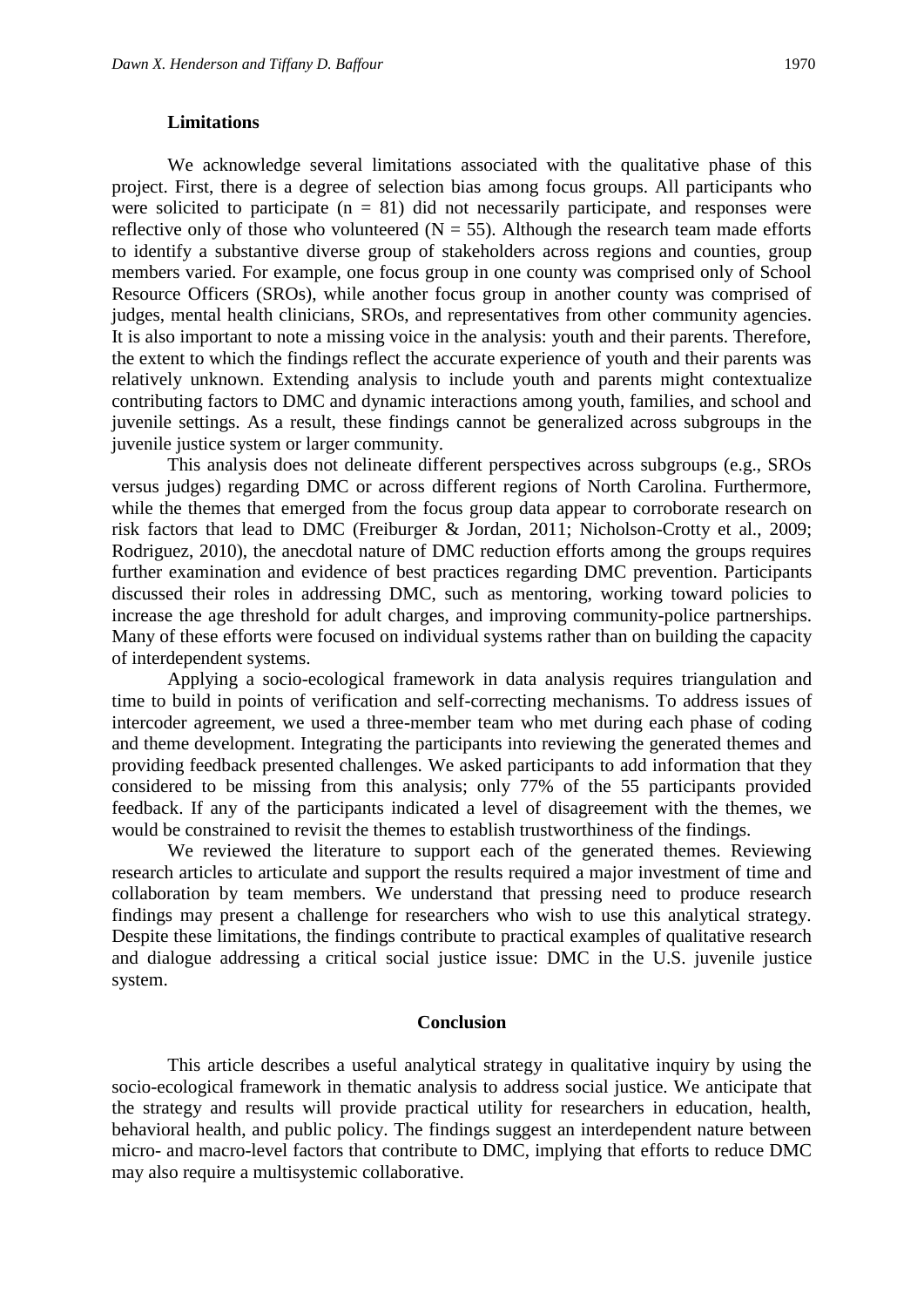Our use of the socio-ecological framework can contribute to what Guba and Lincoln (1994) described as catalytic authenticity. Catalytic authenticity builds the capacity of systems to organize social action and generate solutions to address large social problems. From our results and the use of the socio-ecological framework, we present where stakeholders can begin to leverage DMC reduction efforts, specifically between the school and juvenile justice system. We also draw attention to macro-level factors, such as racism, and address how individual attitudes and behaviors may be both influenced by and serve as influencers of larger structural issues in society. However, understanding individuals as influencers of macro-level factors may direct efforts toward shifting individual attitudes and behaviors in order to change a larger institutional issue. Although thematic analysis is one of the most conventional methods of analysis in qualitative research, introducing new ways to approach thematic analysis as a tool for social action may contribute to future studies that address a social justice agenda.

#### **References**

- Attride-Stirling, J. (2001). Thematic networks: An analytic tool for qualitative research. *Qualitative Research*, *1*, 385-405. doi:10.1177/146879410100100307
- Baffour, T. D. (2006). Ethnic and gender differences in offending patterns: Examining family group conferencing interventions among at-risk adolescents. *Child and Adolescent Social Work Journal*, *23*, 557-578.
- Baffour, T. D. (2009). Health realization, empowerment and restorative justice: An integrated model for youth competency development. *Journal of Justice Studies, 1,* 50-66*.*
- Braun V., & Clarke V. (2006). Using thematic analysis in psychology. *Qualitative Research in Psychology*, *3*(2), 77-101. doi:10.1191/1478088706qp063oa
- Bronfenbrenner, U. (1994). Ecological models of human development. In *International encyclopedia of education* (pp. 37-42). Oxford, UK: Elsevier.
- Bronfenbrenner, U. (2000). Developmental science in the 21st century: Emerging questions, theoretical models, research designs and empirical findings. *Social Development, 9*(1), 115-125.
- Crotty, M. (1998). *The foundations of social research: Meaning and perspective in the research process.* Thousand Oaks, CA: Sage.
- Denzin, N. K., & Lincoln, L. S. (2003). *Collecting and interpreting qualitative materials* (2nd ed.). Thousand Oaks, CA: Sage.
- Esterberg, K. G. (2002). *Qualitative methods in social research.* Boston, MA: McGraw-Hill.
- Fereday, J., & Muir-Cochrane, E. (2008). Demonstrating rigor using thematic analysis: A hybrid approach of inductive and deductive coding and theme development. *International Journal of Qualitative Methods, 5*(1), 80-92.
- Flick, U. (2006). *An introduction to qualitative research* (3rd ed.). Thousand Oaks, CA: Sage.
- Freiburger, T. L., & Jordan, K. L. (2011). A multilevel analysis of race on the decision to petition a case in the juvenile court. *Race and Justice*, *1*(2), 185-201.
- Gibbs, G. (2007). *Analyzing qualitative data: The Sage qualitative research kit*. Thousand Oaks, CA: Sage.
- Graves, K. N., Frabutt, J. M., & Shelton, T. L. (2007). Factors associated with mental health and juvenile justice involvement among children with severe emotional disturbance. *Youth Violence and Juvenile Justice*, *5*(2), 147-167.
- Guba, E. G., & Lincoln, Y. S. (1994). Competing paradigms in qualitative research. In N. K. Denzin & Y. S. Lincoln (Eds.), *Handbook of qualitative research* (pp. 105-117). Thousand Oaks, CA: Sage.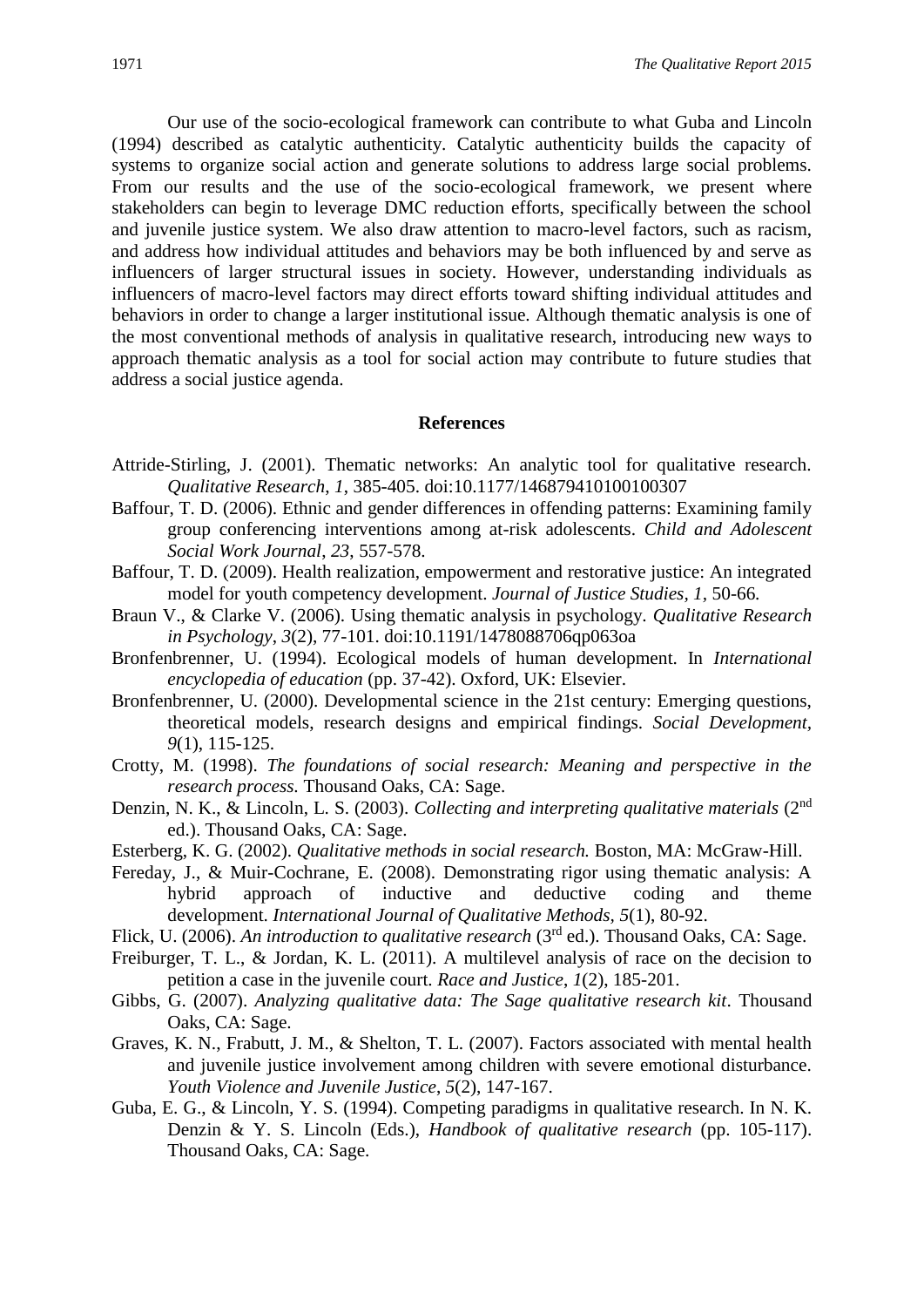- Guest, G., MacQueen, K. M., & Namey, E. E. (2012). *Applied thematic analysis.* Thousand Oaks, CA: Sage.
- Kelly, J. G. (1966). Ecological constraints on mental health services. *American Psychologist*, *21*, 535-539.
- Krezmien, M., Leone, P., & Achilles, G. (2006). Suspension, race, and disability: Analysis of statewide practices and reporting. *Journal of Emotional and Behavioral Disorders, 14,* 217-226.
- Merrick, E. (1999). An exploration of quality in qualitative research: Are "reliability" and "validity" relevant? In M. Kopala & L. A. Suzuki (Eds.), *Using qualitative methods in psychology* (pp. 25-36). Thousand Oaks, CA: Sage.
- Miller, K. M., Cahn, K., & Orellana, E. R. (2012). Dynamics that contribute to racial disproportionality and disparity: Perspectives from child welfare professionals, community partners, and families. *Children and Youth Services Review*, *34*, 2201- 2207.
- Morgan, D. L. (1998). *The focus group guidebook* (focus group kit 1). Thousand Oaks, CA: Sage Publications.
- Nicholson-Crotty, S., Birchmeire, Z., & Valentine, D. (2009). Exploring the impact of school discipline on racial disproportion in the juvenile justice system. *Social Science Quarterly*, *90*, 1003-1018. doi:10.1111/j.1540-6237.2009.00674
- Northcutt, N., & McCoy, D. (Eds.). (2004). *Interactive qualitative analysis: A systems method for qualitative research*. Thousand Oaks, CA: Sage.
- Office of Juvenile Justice and Delinquency Prevention. (2012). *Authorizing legislation.* Retrieved from <http://www.ojjdp.gov/about/legislation.html>
- Onwuegbuzie, A. J., & Leech, N. L. (2007). Validity and qualitative research: An oxymoron? *Quality & Quantity, 41*, 233-249.
- Piquero, A. R. (2008). Disproportionate minority contact. *The Future of Children, 18*(2), 59- 79.
- Prilleltensky, I., & Nelson, G. B. (2005). *Community psychology: In pursuit of liberation and well-being.* New York, NY: Palgrave/MacMillan.
- Rodriguez, N. (2010). The cumulative effect of race and ethnicity in juvenile court outcomes and why preadjudication detention matters*. Journal of Research in Crime and Delinquency*, *47*, 391-413.
- Sciarra, D. (1999). The role of the qualitative researcher. In M. Kopala & L. A. Suzuki (Eds.), *Using qualitative methods in psychology* (pp. 37-48). Thousand Oaks, CA: Sage.
- Short, J., & Sharp, C. (2005). *Disproportionate minority contact in the juvenile justice system*. Washington, DC: Child Welfare League of America.
- Skiba, R. J., Horner, R. H., Chung, C., Rausch, M. K., May, S. L., & Tobin, T. (2011). Race is not neutral: A national investigation of African American and Latino disproportionality in school discipline. *School Psychology Review, 40*(1), 85-107.
- Smith, J. A., & Osborn, M. (2007). Interpretative phenomenological analysis. In J. A. Smith (Ed.), *Qualitative psychology: A practical guide to research methods* (pp. 51-80). Thousand Oaks, CA: Sage.

#### **Author Note**

Dr. Dawn X. Henderson is an Assistant Professor in the Department of Psychological Sciences at Winston-Salem State University. She is trained as a community psychologist and her research applies a socio-ecological systems framework in examining community and school-based interventions in promoting resilience and educational inclusion among